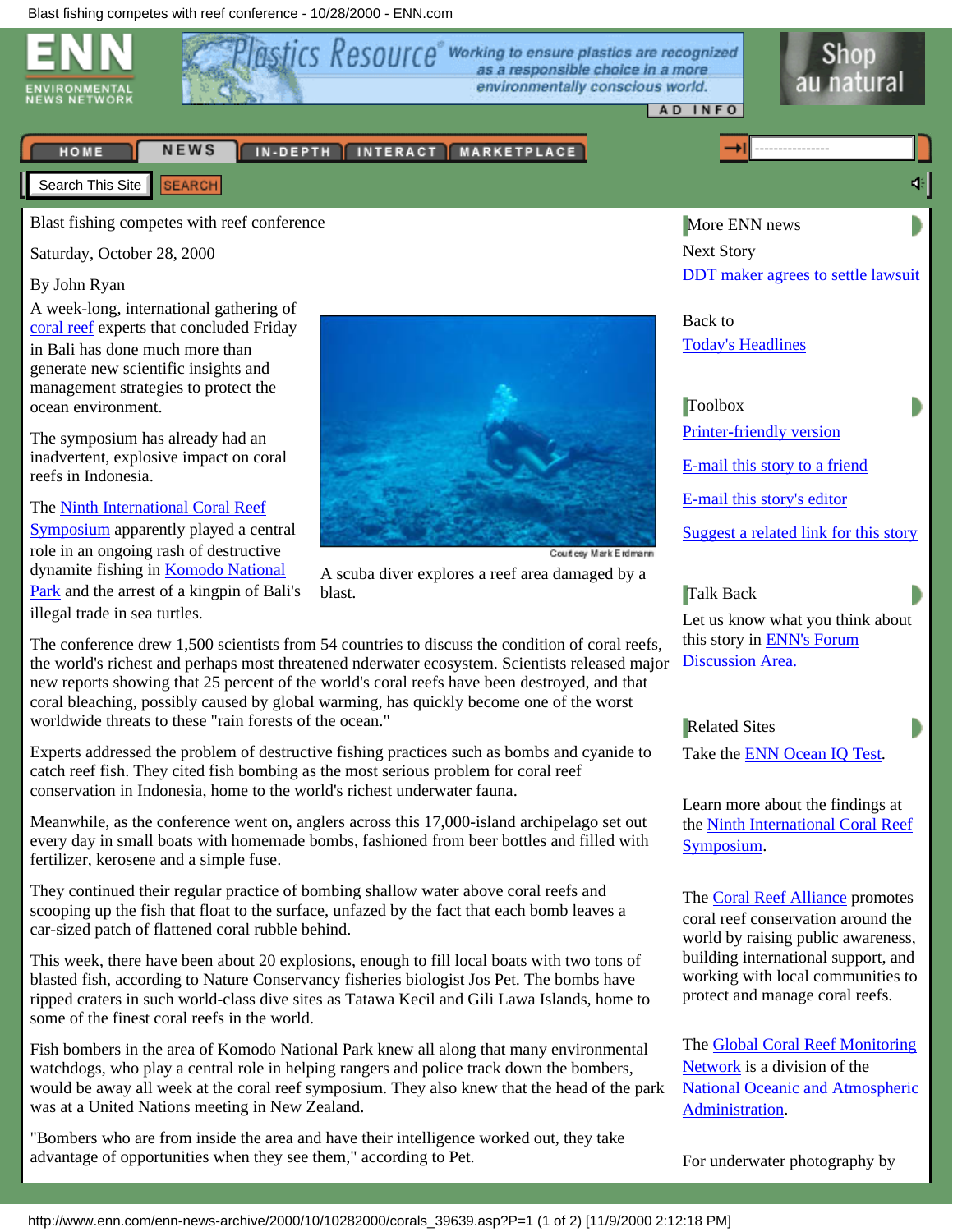Blast fishing competes with reef conference - 10/28/2000 - ENN.com

The practice is illegal, but government agencies in Indonesia, as in most of the tropics, often have too little money or desire to enforce environmental laws. In Indonesia, where blast fishing has degraded 75 percent of the archipelago's reefs, laws are most often enforced where outside organizations help rangers and police do their jobs.

In Bunaken National Park off the northern coast of the central Indonesian island of Sulawesi, scuba dive operators charge a voluntary tax of \$5 per diver to fund reef patrols.

"We are paying the police to patrol," said marine biologist Mark Erdmann, who works as an adviser to the national park and with the North Sulawesi Watersports Association. "We pay approximately \$200 to \$300 for a two-day patrol and have gotten two big busts for bomb fishing, possibly the first in Indonesia. And the local community actually supports it."

Page | 1 | [2](#page-2-0) | [Continued on page 2](#page-2-0)

Copyright 2000, Environmental News Network All Rights Reserved

[Age of Aquarius: Undersea lab](http://www.enn.com/enn-news-archive/2000/07/07242000/aquarius_14967.asp) [immersed in coral reef research](http://www.enn.com/enn-news-archive/2000/07/07242000/aquarius_14967.asp)

[Coral reefs will be gone in 20](http://www.enn.com/enn-subsciber-news-archive/2000/10/10232000/ap_coral_39494.asp)

Steve Norvich, visit

Related Stories

[years, scientists say](http://www.enn.com/enn-subsciber-news-archive/2000/10/10232000/ap_coral_39494.asp)

[Gone with the coral](http://www.enn.com/enn-features-archive/1998/09/090298/0902fea_23312.asp)

[http://www.underwaterphotos.com](http://www.underwaterphotos.com/).

[Coral reef species forced to go with](http://www.enn.com/enn-news-archive/2000/08/08182000/coralarva_30599.asp) [the flow](http://www.enn.com/enn-news-archive/2000/08/08182000/coralarva_30599.asp)

[Support urged for marine reserves](http://www.enn.com/enn-news-archive/1999/08/082599/mreserves_5239.asp)

[Deep sea corals: Out of sight but in](http://www.enn.com/enn-news-archive/2000/08/08102000/s_30378.asp) [harm's way](http://www.enn.com/enn-news-archive/2000/08/08102000/s_30378.asp)

External sites are not endorsed by ENN — Pages will open in a new browser window.

[Home](http://www.enn.com/index.asp) | [News](http://www.enn.com/news/index.asp) | [In-Depth](http://www.enn.com/indepth/index.asp) | [Interact](http://www.enn.com/interact/index.asp) | [Marketplace](http://www.enn.com/marketplace/index.asp) | [About ENN](http://www.enn.com/aboutenn/) | [Affiliate Tech Center](http://www.enn.com/aboutenn/products.asp) | [Take Our Survey](http://www.enn.com/aboutenn/survey.asp) | [Feedback](http://www.enn.com/aboutenn/feedback.asp) | [Site Map](http://www.enn.com/aboutenn/sitemap.asp)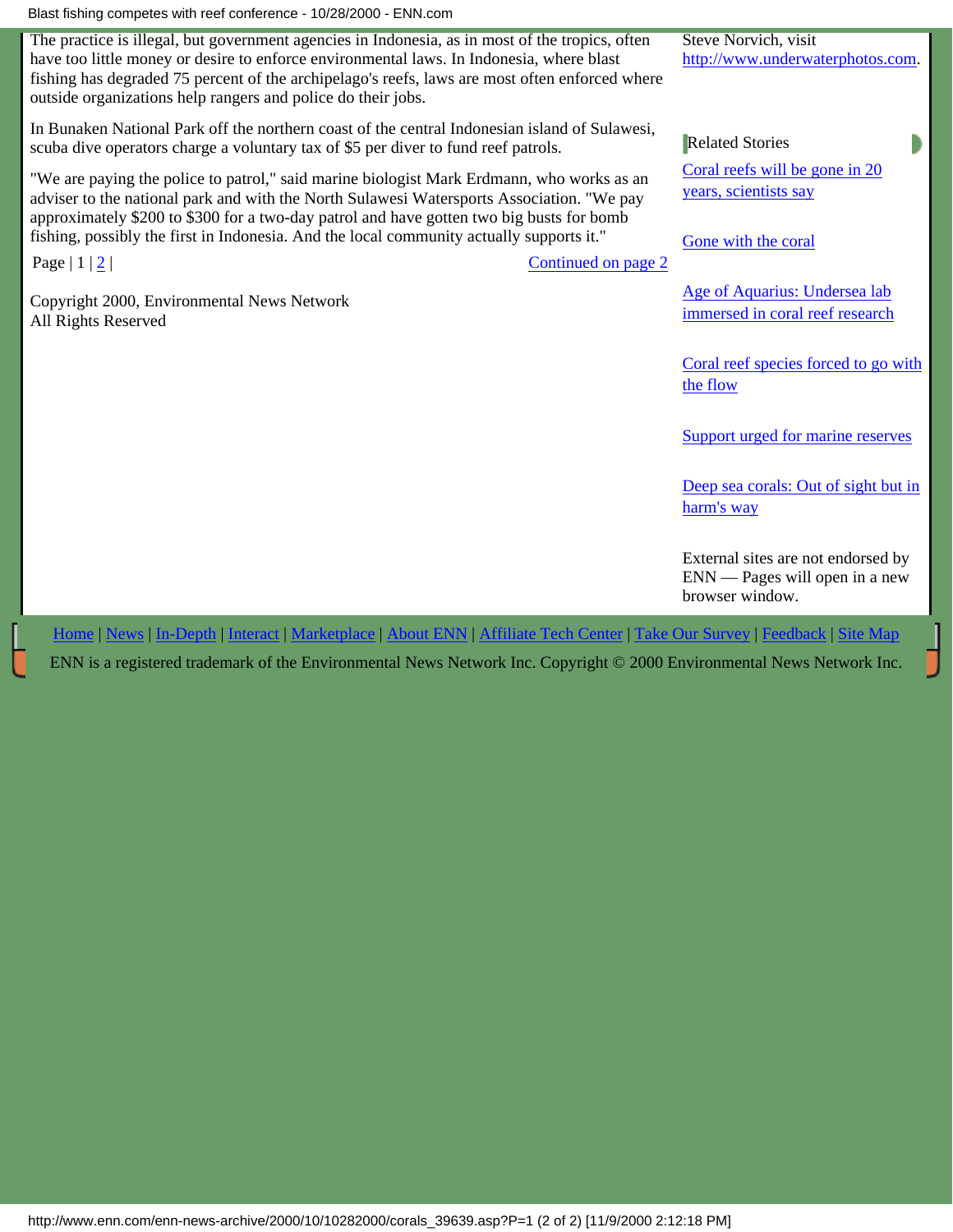<span id="page-2-0"></span>

Blast fishing competes with reef conference

#### Continued from [page 1](#page-0-0)

Yet environmental problems are so volatile in this politically and economically troubled nation that years of conservation progress can be overturned in a matter of days. In Komodo National Park, where park rangers and non-governmental organizations succeeded in reducing fish bombing by 75 percent, a sudden surge of blast fishing coincided with the coral reef symposium.

The symposium provided opportunities of another kind. This month, government officials in Indonesia saw fit to use the occasion of hundreds of prominent marine biologists in Bali, the center of Indonesia's trade in sea turtles, as an opportunity to clean up the nation's environmental image.

More than 10,000 green sea turtles hunted from reefs around Indonesia are traded each year in Bali. They are mostly sold for meat. In Tanjung Benoa, a town just north of the symposium site, vendors actually sell sea turtle satay (shish kebabs) from street-side stands.

Earlier this month, Balinese authorities arrested Pak Wiwi, one of the island's main turtle traders. While there's no proof that this arrest, the first ever under Indonesia's 18-month-old sea turtle protection act, was

directly related to the conference, "nothing happens by coincidence in Indonesia," according to marine biologist Ghislaine Llewellyn of WWF-Indonesia.

Noting local news coverage of the symposium and the presence of several top Indonesian officials, including Vice President Megawati Soekarnoputri,in attendance, Llewellyn said: "We're really hoping that bringing all this scientific brainpower here will catalyze some serious, tangible support from the Indonesian government for coral reefs."

Page  $|1/2|$ 

Copyright 2000, Environmental News Network All Rights Reserved



**Indonesia's waters are known for their unique diversity of ocean life, including this pygmy seahorse photographed at Kungkungan Bay Resort in North Sulawesi.**

More ENN news Next Story Page  $|\mathbf{1}|2|$  [DDT maker agrees to settle lawsuit](http://www.enn.com/news/wire-stories/2000/10/10282000/ap_ddt_39651.asp)

> Back to [Today's Headlines](http://www.enn.com/news/index.asp)

**Toolbox** [Printer-friendly version](javascript:popup2() [E-mail this story to a friend](javascript:popup2() [E-mail this story's editor](javascript:popup2() [Suggest a related link for this story](javascript:popup2()

Talk Back

Let us know what you think about this story in **ENN's Forum** [Discussion Area.](http://www.enn.com/community/forum/post-message.asp?F=1&S=Blast%20fishing%20competes%20with%20reef%20conference%20)

Related Sites

Take the [ENN Ocean IQ Test.](http://www.enn.com/features/1999/11/112499/waterquiz_7435.asp)

Learn more about the findings at the [Ninth International Coral Reef](http://www.nova.edu/ocean/9icrs/) [Symposium](http://www.nova.edu/ocean/9icrs/).

The [Coral Reef Alliance](http://www.coral.org/) promotes coral reef conservation around the world by raising public awareness, building international support, and working with local communities to protect and manage coral reefs.

The [Global Coral Reef Monitoring](http://coral.aoml.noaa.gov/gcrmn/) [Network](http://coral.aoml.noaa.gov/gcrmn/) is a division of the [National Oceanic and Atmospheric](http://www.noaa.gov/) [Administration.](http://www.noaa.gov/)

For underwater photography by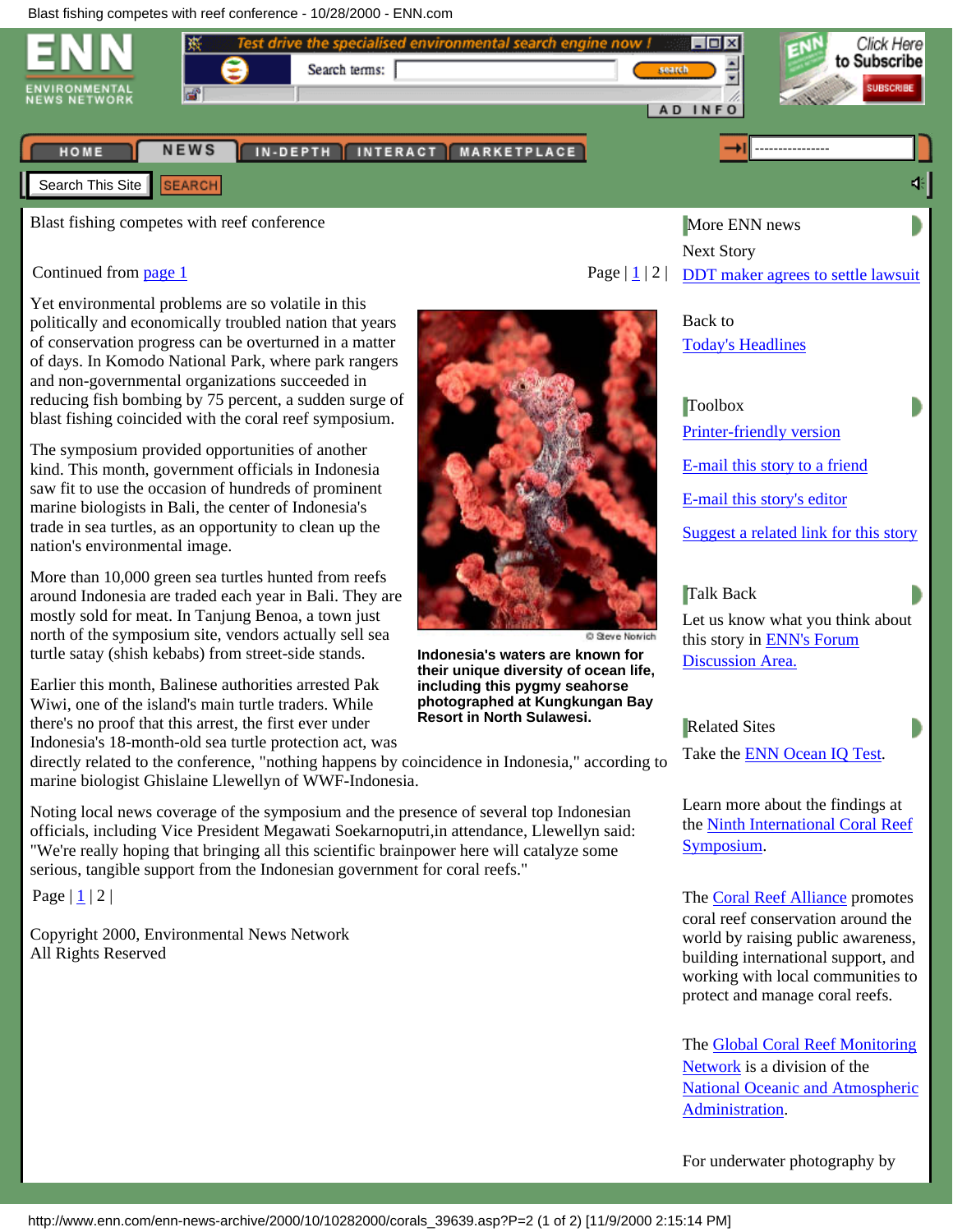Steve Norvich, visit [http://www.underwaterphotos.com](http://www.underwaterphotos.com/).

Related Stories

[Coral reefs will be gone in 20](http://www.enn.com/enn-subsciber-news-archive/2000/10/10232000/ap_coral_39494.asp) [years, scientists say](http://www.enn.com/enn-subsciber-news-archive/2000/10/10232000/ap_coral_39494.asp)

[Gone with the coral](http://www.enn.com/enn-features-archive/1998/09/090298/0902fea_23312.asp)

[Age of Aquarius: Undersea lab](http://www.enn.com/enn-news-archive/2000/07/07242000/aquarius_14967.asp) [immersed in coral reef research](http://www.enn.com/enn-news-archive/2000/07/07242000/aquarius_14967.asp)

[Coral reef species forced to go with](http://www.enn.com/enn-news-archive/2000/08/08182000/coralarva_30599.asp) [the flow](http://www.enn.com/enn-news-archive/2000/08/08182000/coralarva_30599.asp)

[Support urged for marine reserves](http://www.enn.com/enn-news-archive/1999/08/082599/mreserves_5239.asp)

[Deep sea corals: Out of sight but in](http://www.enn.com/enn-news-archive/2000/08/08102000/s_30378.asp) [harm's way](http://www.enn.com/enn-news-archive/2000/08/08102000/s_30378.asp)

External sites are not endorsed by ENN — Pages will open in a new browser window.

[Home](http://www.enn.com/index.asp) | [News](http://www.enn.com/news/index.asp) | [In-Depth](http://www.enn.com/indepth/index.asp) | [Interact](http://www.enn.com/interact/index.asp) | [Marketplace](http://www.enn.com/marketplace/index.asp) | [About ENN](http://www.enn.com/aboutenn/) | [Affiliate Tech Center](http://www.enn.com/aboutenn/products.asp) | [Take Our Survey](http://www.enn.com/aboutenn/survey.asp) | [Feedback](http://www.enn.com/aboutenn/feedback.asp) | [Site Map](http://www.enn.com/aboutenn/sitemap.asp)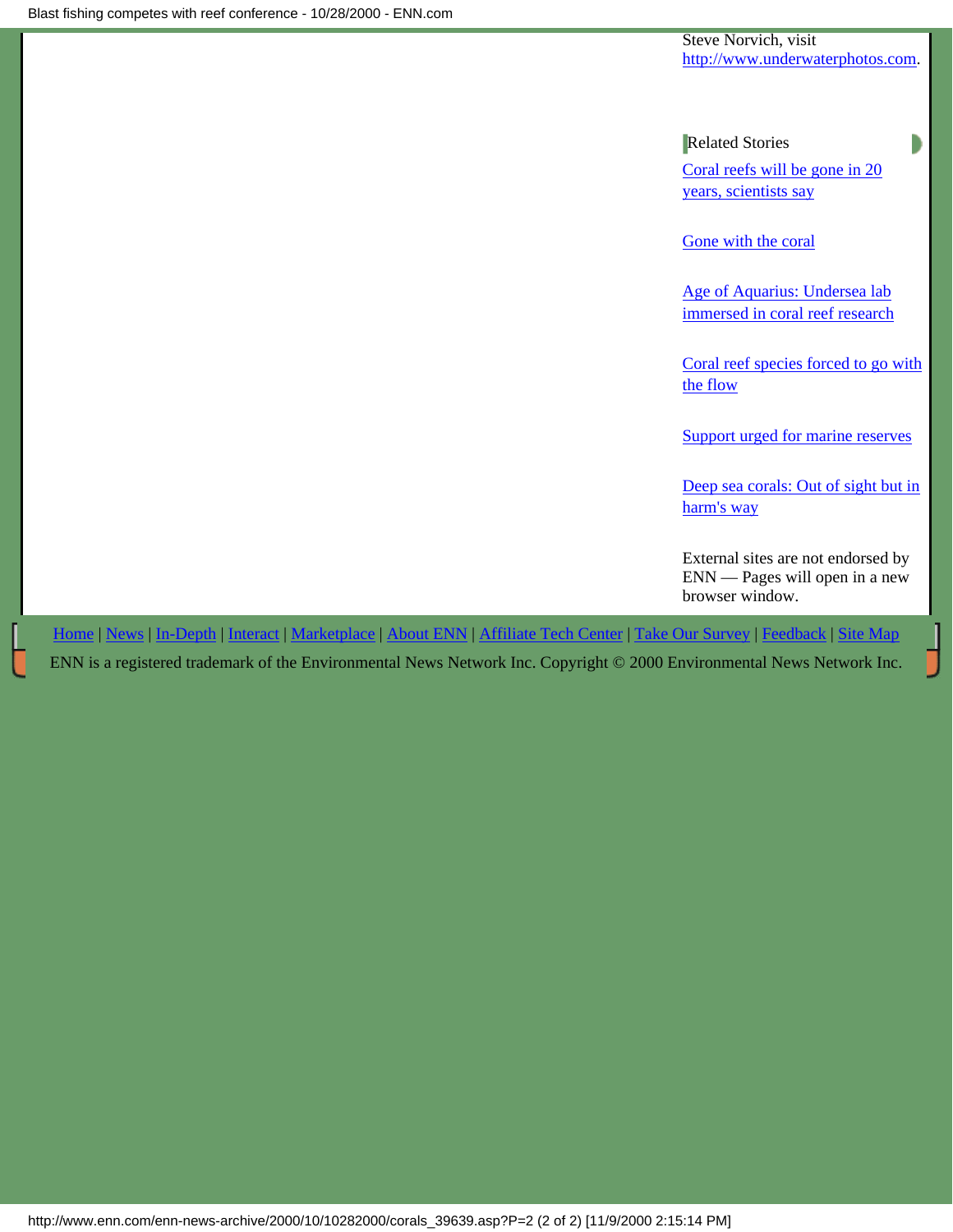<span id="page-4-0"></span>

Blast fishing ring busted in Indonesia

Tuesday, November 7, 2000

#### By John Ryan

After a dramatic boat chase late Sunday through the reef-studded waters of Indonesia's [Komodo National Park](http://www.komodo-national-park.com/index.html), police and park rangers arrested 24 fishermen caught in the act of bombing coral reefs in the area.

The fish bombing bust marks the first arrest this year in the Komodo area, one of the few regions of Indonesia where fish bombing is monitored with any regularity.

Fish bombing, or "blast fishing," is a common, though illegal, practice in Indonesia, a nation of 17,000 islands surrounded by coral reefs. Many marine experts consider bombing the greatest threat to the archipleago's reefs, home to 25 percent of the world's fish species.



Two fishermen carry 'hookah' compressor hoses used in blast fishing, evidence that will be used against them in court.

Despite the ban on blast fishing, such arrests are rare in Indonesia. Even where laws against such destructive fishing practices are enforced, fish bombers can quickly throw their bombs and other evidence overboard when they see police approach.

Authorities arrested the 24 fishermen, including 11 teen-age boys, near Siaba Island in the northeastern part of the national park. Police also confiscated three dilapidated wooden boats.

A fourth boatload of fishermen escaped, according to Romi Akbar of the Indonesian Forestry Police who commands the "floating ranger station" patrol. Akbar said patrollers first heard a bomb explode near Siaba Island, then saw a second bomb send a plume of foam skyward, at which point they gave chase.

After firing a series of shots into the air, the police finally detained the fishermen shortly before dusk Sunday.

The arrested fishermen hail from Papagaran, a small village inside park boundaries, and Misa and Bajo Barat, two villages near Komodo.

Copyright 2000, Environmental News Network All Rights Reserved

[despite biotech fears](http://www.enn.com/news/wire-stories/2000/11/11072000/reu_biocorn_39946.asp) Back to

[U.S. firms sell corn to Japan](http://www.enn.com/news/wire-stories/2000/11/11072000/reu_biocorn_39946.asp)

[Today's Headlines](http://www.enn.com/news/index.asp)

More ENN news

Next Story

#### Toolbox

[Printer-friendly version](javascript:popup2() [E-mail this story to a friend](javascript:popup2() [E-mail this story's editor](javascript:popup2() [Suggest a related link for this story](javascript:popup2()

#### Talk Back

Let us know what you think about this story in [ENN's Forum](http://www.enn.com/community/forum/post-message.asp?F=1&S=Blast%20fishing%20ring%20busted%20in%20Indonesia) [Discussion Area.](http://www.enn.com/community/forum/post-message.asp?F=1&S=Blast%20fishing%20ring%20busted%20in%20Indonesia)

#### Related Sites

Police and park rangers arrested 24 fishermen for blast fishing in Indonesia'[sKomodo National Park](http://www.komodo-national-park.com/index.html).

Blast fishing is a common, though illegal, practice in Indonesia. To learn more about blast fishing and other destructive fishing practices, visit [Terrible Tackle.](http://seawifs.gsfc.nasa.gov/OCEAN_PLANET/HTML/peril_bombs.html)

Page | 1 | [2](#page-6-0) | [Continued on page 2](#page-6-0)

The [Nature Conservancy's](http://www.tnc.org/infield/intprograms/asiapacific/indonesia.html) [Indonesia Programme](http://www.tnc.org/infield/intprograms/asiapacific/indonesia.html) contributed funds that help police monitor Komodo National Park for blast fishing.

The [Coral Reef Alliance](http://www.coral.org/) promotes coral reef conservation around the world.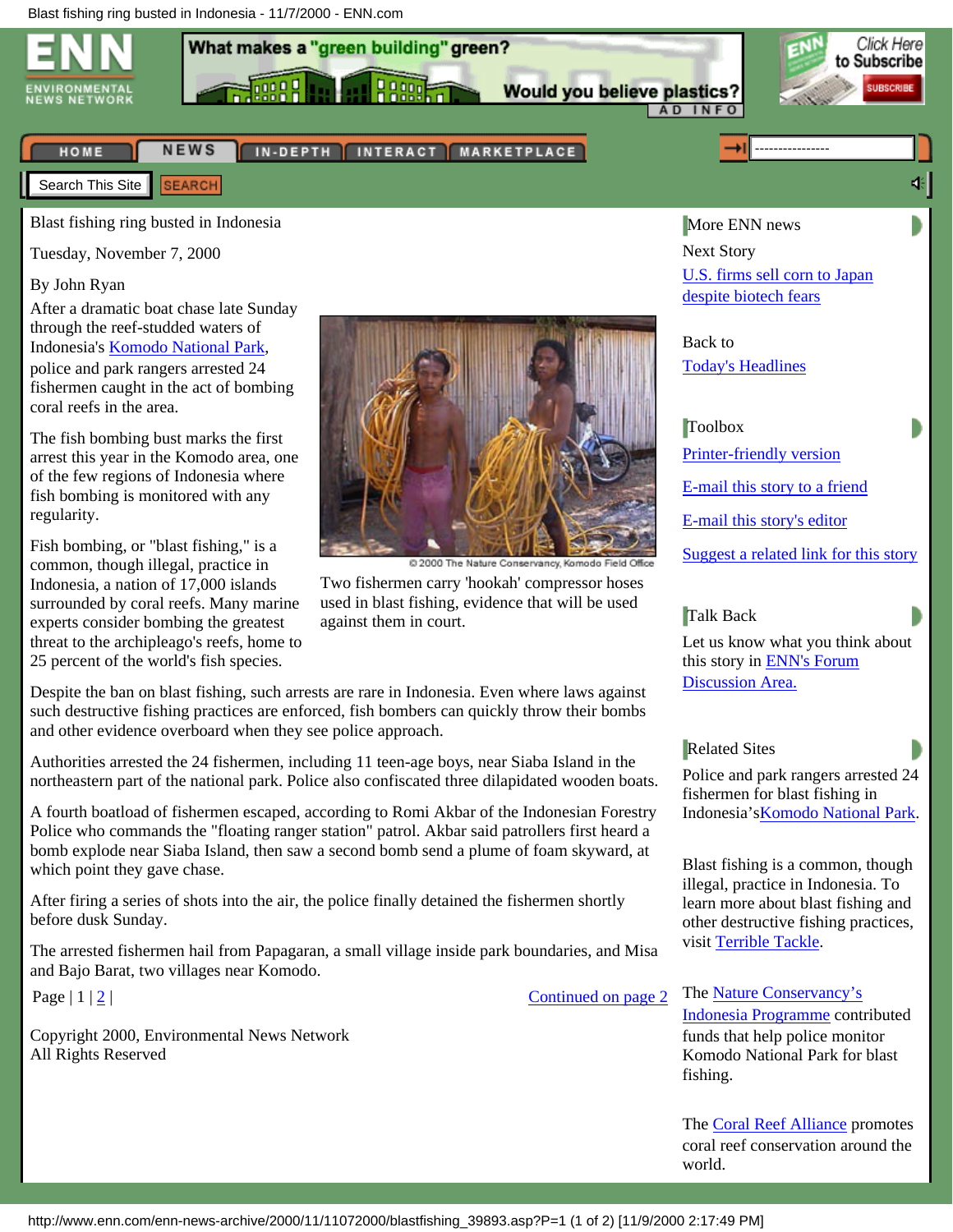# Related Stories

[Blast fishing competes with reef](#page-2-0) [conference](#page-2-0)

[Coral reefs will be gone in 20](http://www.enn.com/enn-subsciber-news-archive/2000/10/10232000/ap_coral_39494.asp) [years, scientists say](http://www.enn.com/enn-subsciber-news-archive/2000/10/10232000/ap_coral_39494.asp)

[Coral reef species forced to go with](http://www.enn.com/enn-news-archive/2000/08/08182000/coralarva_30599.asp) [the flow](http://www.enn.com/enn-news-archive/2000/08/08182000/coralarva_30599.asp)

[Deep-sea corals: out of sight but in](http://www.enn.com/enn-news-archive/2000/08/08102000/s_30378.asp) [harm's way](http://www.enn.com/enn-news-archive/2000/08/08102000/s_30378.asp)

[The Worldwatch Report: Coral](http://www.enn.com/enn-features-archive/1999/04/042699/reefs_2845.asp) [death -- Disaster in the making](http://www.enn.com/enn-features-archive/1999/04/042699/reefs_2845.asp)

External sites are not endorsed by ENN — Pages will open in a new browser window.

[Home](http://www.enn.com/index.asp) | [News](http://www.enn.com/news/index.asp) | [In-Depth](http://www.enn.com/indepth/index.asp) | [Interact](http://www.enn.com/interact/index.asp) | [Marketplace](http://www.enn.com/marketplace/index.asp) | [About ENN](http://www.enn.com/aboutenn/) | [Affiliate Tech Center](http://www.enn.com/aboutenn/products.asp) | [Take Our Survey](http://www.enn.com/aboutenn/survey.asp) | [Feedback](http://www.enn.com/aboutenn/feedback.asp) | [Site Map](http://www.enn.com/aboutenn/sitemap.asp)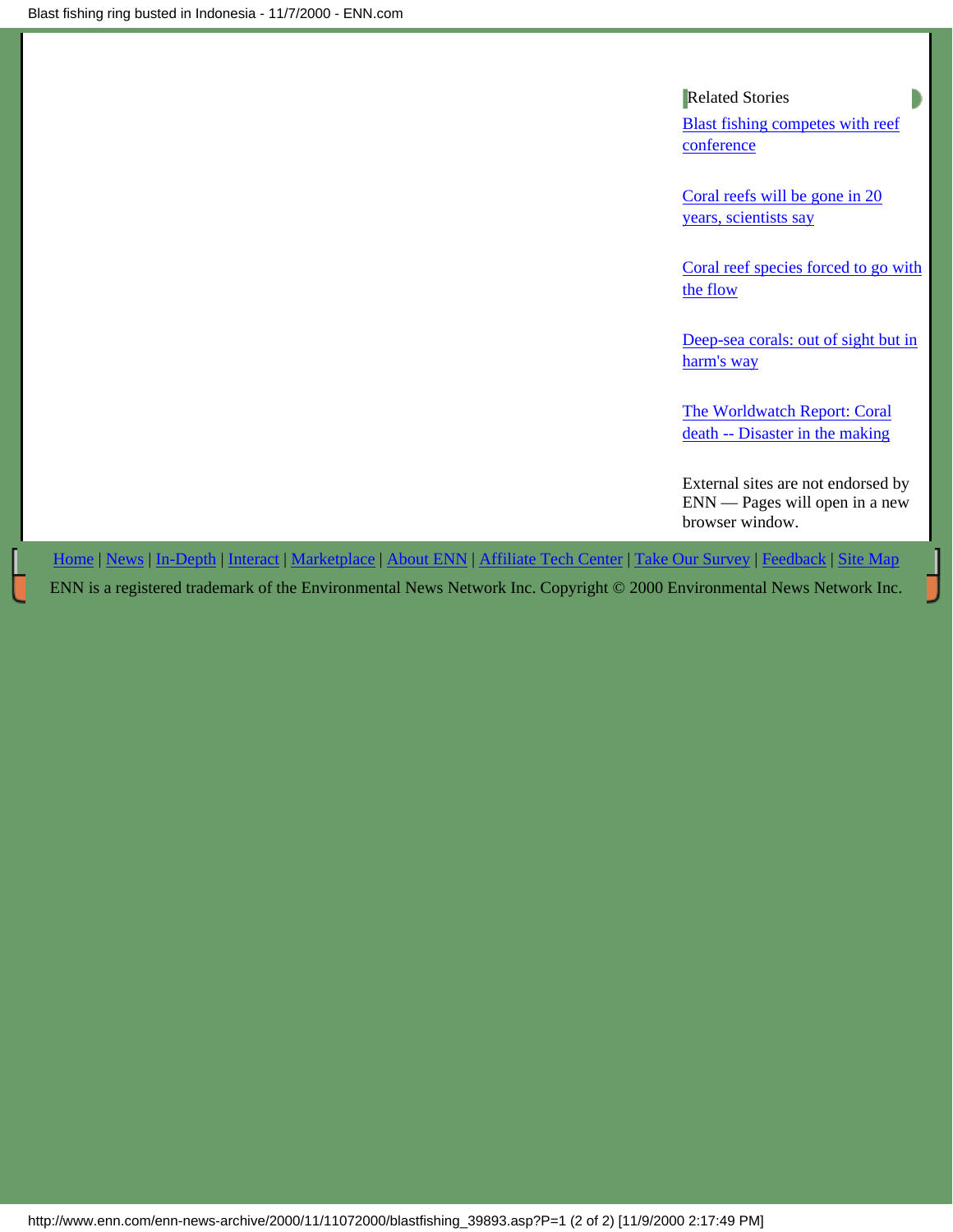<span id="page-6-0"></span>

Monday morning, a truck delivered 10 of the suspects from police headquarters in the port town of Labuanbajo to the dock where the seized boats lay. The fishermen were publicly shamed as a crowd of locals and idle law enforcement officials looked on.

Stripped to the waist to identify them as prisoners, the fishermen were forced to walk on their haunches, hands behind their heads, while repeating the words "Saya melakukan bom," or "I use bombs." They then hauled evidence from their boats to the truck: three "hookah" air compressors used by the divers who gather dead fish in the wake of each explosion and thousands of limp, broken-boned fish.



**Bombs away: Blast fishing evidence found in fishing boats included several plastic bottles filled with fertilizer and kerosene.**

Police then escorted the suspects back to the police station, where they remain in custody.

Komodo National Park has better enforcement than most marine parks after its reef patrol program took effect in 1996. Dive operators working in the area and the [Nature Conservancy's](http://www.tnc.org/infield/intprograms/asiapacific/indonesia.html) [Indonesia Programme](http://www.tnc.org/infield/intprograms/asiapacific/indonesia.html) contributed funds to buy a boat to bolster park patrols against fish bombing, cyanide squirting and other destructive fishing practices.

The Nature Conservancy estimates that the patrols — a joint effort between park rangers, police and the Indonesian army — have reduced fish bombing in the park by 80 percent. The conservancy and other non-governmental organizations are also working to provide economic alternatives to destructive fishing in the vicinity of the park.

Famous for its dragons, Komodo is also the site of some of Indonesia's — and the world's richest marine habitat. The park alone is home to nearly 1,000 species of fish as well as 250 species of reef-building corals.

Page | [1](#page-4-0) | 2 |

Copyright 2000, Environmental News Network All Rights Reserved

Page  $|\mathbf{1}|2$  [U.S. firms sell corn to Japan](http://www.enn.com/news/wire-stories/2000/11/11072000/reu_biocorn_39946.asp) [despite biotech fears](http://www.enn.com/news/wire-stories/2000/11/11072000/reu_biocorn_39946.asp)

> Back to [Today's Headlines](http://www.enn.com/news/index.asp)

Toolbox

[Printer-friendly version](javascript:popup2() [E-mail this story to a friend](javascript:popup2()

[E-mail this story's editor](javascript:popup2()

[Suggest a related link for this story](javascript:popup2()

## Talk Back

Let us know what you think about this story in [ENN's Forum](http://www.enn.com/community/forum/post-message.asp?F=1&S=Blast%20fishing%20ring%20busted%20in%20Indonesia) [Discussion Area.](http://www.enn.com/community/forum/post-message.asp?F=1&S=Blast%20fishing%20ring%20busted%20in%20Indonesia)

## Related Sites

Police and park rangers arrested 24 fishermen for blast fishing in Indonesia'[sKomodo National Park](http://www.komodo-national-park.com/index.html).

Blast fishing is a common, though illegal, practice in Indonesia. To learn more about blast fishing and other destructive fishing practices, visit [Terrible Tackle.](http://seawifs.gsfc.nasa.gov/OCEAN_PLANET/HTML/peril_bombs.html)

The [Nature Conservancy's](http://www.tnc.org/infield/intprograms/asiapacific/indonesia.html) [Indonesia Programme](http://www.tnc.org/infield/intprograms/asiapacific/indonesia.html) contributed funds that help police monitor Komodo National Park for blast fishing.

The [Coral Reef Alliance](http://www.coral.org/) promotes coral reef conservation around the world.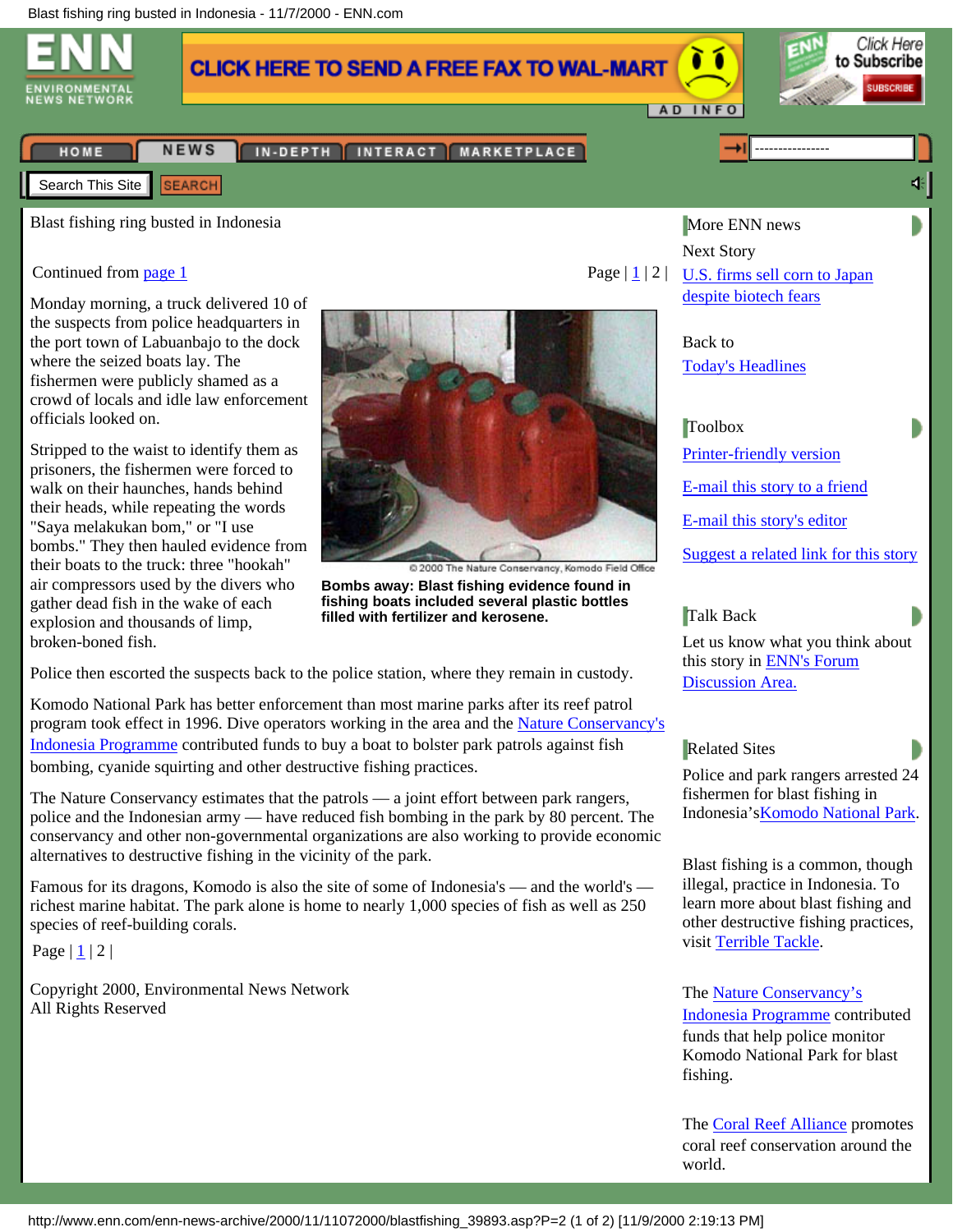# Related Stories

[Blast fishing competes with reef](#page-2-0) [conference](#page-2-0)

[Coral reefs will be gone in 20](http://www.enn.com/enn-subsciber-news-archive/2000/10/10232000/ap_coral_39494.asp) [years, scientists say](http://www.enn.com/enn-subsciber-news-archive/2000/10/10232000/ap_coral_39494.asp)

[Coral reef species forced to go with](http://www.enn.com/enn-news-archive/2000/08/08182000/coralarva_30599.asp) [the flow](http://www.enn.com/enn-news-archive/2000/08/08182000/coralarva_30599.asp)

[Deep-sea corals: out of sight but in](http://www.enn.com/enn-news-archive/2000/08/08102000/s_30378.asp) [harm's way](http://www.enn.com/enn-news-archive/2000/08/08102000/s_30378.asp)

[The Worldwatch Report: Coral](http://www.enn.com/enn-features-archive/1999/04/042699/reefs_2845.asp) [death -- Disaster in the making](http://www.enn.com/enn-features-archive/1999/04/042699/reefs_2845.asp)

External sites are not endorsed by ENN — Pages will open in a new browser window.

[Home](http://www.enn.com/index.asp) | [News](http://www.enn.com/news/index.asp) | [In-Depth](http://www.enn.com/indepth/index.asp) | [Interact](http://www.enn.com/interact/index.asp) | [Marketplace](http://www.enn.com/marketplace/index.asp) | [About ENN](http://www.enn.com/aboutenn/) | [Affiliate Tech Center](http://www.enn.com/aboutenn/products.asp) | [Take Our Survey](http://www.enn.com/aboutenn/survey.asp) | [Feedback](http://www.enn.com/aboutenn/feedback.asp) | [Site Map](http://www.enn.com/aboutenn/sitemap.asp)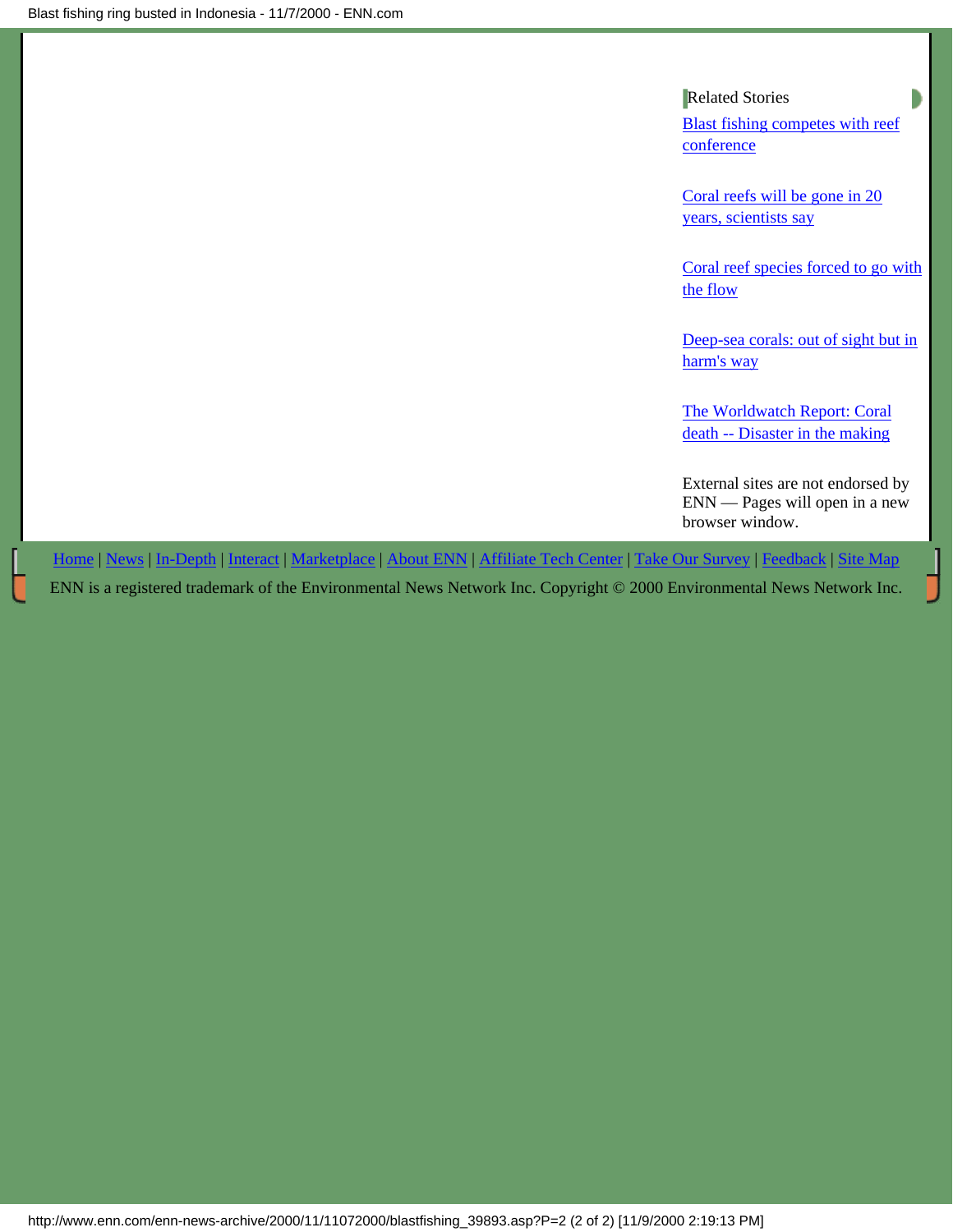<span id="page-8-1"></span><span id="page-8-0"></span>

**Two fishermen carry "hookah" compressor hoses used in blast fishing, evidence that will be used against them in court**

[Hopi eagle hunt raises](http://www.cnn.com/2000/NATURE/11/07/eagle.hunt.enn/index.html) [hackles](http://www.cnn.com/2000/NATURE/11/07/eagle.hunt.enn/index.html)

[Blast fishing ring busted in](#page-8-0) [Indonesia](#page-8-0)

[New meat-eating dinosaur](http://www.cnn.com/2000/NATURE/11/09/italy.dinosaur.ap/index.html)

[identified in Italy](http://www.cnn.com/2000/NATURE/11/09/italy.dinosaur.ap/index.html)

[Jungle bug won't slow](http://www.cnn.com/2000/NATURE/11/08/jungle.bug.enn/index.html) [eco-adventurers](http://www.cnn.com/2000/NATURE/11/08/jungle.bug.enn/index.html)

[Justices study compliance](http://www.cnn.com/2000/LAW/11/07/scotus.cleanair.01.ap/index.html) [costs for clean-air rules](http://www.cnn.com/2000/LAW/11/07/scotus.cleanair.01.ap/index.html)

[In the footsteps of the](http://www.cnn.com/2000/NATURE/11/07/safrica.elephants.reut/index.html) [Tembe elephants](http://www.cnn.com/2000/NATURE/11/07/safrica.elephants.reut/index.html)

([MORE\)](http://www.cnn.com/NATURE/index.html)

TOP STORIES

[Gore campaign requests](http://www.cnn.com/2000/ALLPOLITICS/stories/11/09/election.president/index.html) [redress for alleged Florida](http://www.cnn.com/2000/ALLPOLITICS/stories/11/09/election.president/index.html) [irregularities](http://www.cnn.com/2000/ALLPOLITICS/stories/11/09/election.president/index.html)

[More losses on Wall](http://www.cnn.com/cnnfn/2000/11/09/markets/markets_newyork/) [Street](http://www.cnn.com/cnnfn/2000/11/09/markets/markets_newyork/)

[Clinton, Arafat meet as](http://www.cnn.com/2000/WORLD/meast/11/09/mideast.04/index.html) [Mideast deaths continue](http://www.cnn.com/2000/WORLD/meast/11/09/mideast.04/index.html)

[CAREER](http://www.cnn.com/CAREER/) [TRAVEL](http://www.cnn.com/TRAVEL/) [FOOD](http://www.cnn.com/FOOD/)

[BOOKS](http://www.cnn.com/books/) **[NATURE](http://www.cnn.com/NATURE/)** [IN-DEPTH](http://www.cnn.com/SPECIALS/) **[ANALYSIS](http://www.cnn.com/SPECIALS/views/)** [LOCAL](http://www.cnn.com/LOCAL/)

EDITIONS: [CNN.com Europe](http://www.cnn.com/selectedition/europe/)

[change default edition](javascript:launchEditionPopup())

[multimedia showcase](http://www.cnn.com/interactive/)

Subscribe to one of our news

[Get a free e-mail account](http://email.cnn.com/member/login.page)

MULTIMEDIA:

[video archive](http://www.cnn.com/video_vault/)

[video](http://www.cnn.com/videoselect/)

[audio](http://www.cnn.com/audioselect/)

[news quiz](http://www.cnn.com/SEARCH/quiz/quiz.html) [more services](http://www.cnn.com/INDEX/services.html)

E-MAIL:

e-mail lists. Enter your address:

[E-MAIL](http://www.cnn.com/EMAIL/) DISCUSSION:  [message boards](http://community.cnn.com/)

Or:

 [chat](http://www.cnn.com/chat/)

[ARTS & STYLE](http://www.cnn.com/STYLE/)

After a dramatic boat chase late Sunday

The fish bombing bust marks the first arrest this year in the Komodo area, one of the few regions of Indonesia where

Indonesia, a nation of 17,000 islands surrounded by coral reefs. Many marine experts consider bombing the greatest threat to the archipleago's reefs, home to 25 percent of the world's fish species.

laws against such destructive fishing practices are enforced, fish bombers can quickly throw their bombs and other evidence overboard when they see police approach.

A fourth boatload of fishermen escaped, according to Romi Akbar of the Indonesian Forestry Police who commands the "floating ranger station" patrol. Akbar said patrollers first heard a bomb explode near Siaba Island, then saw a second bomb send a plume of foam skyward, at which point they gave chase.

After firing a series of shots into the air, the police finally detained the fishermen shortly before dusk Sunday.

The arrested fishermen hail from Papagaran, a small village inside park boundaries, and Misa and Bajo Barat, two villages near Komodo. Monday morning, a truck delivered 10 of the suspects from police headquarters in

the port town of Labuanbajo to the dock where the seized boats lay. The



through the reef-studded waters of Indonesia's Komodo National Park, police and park rangers arrested 24 fishermen caught in the act of bombing coral reefs in the area.

fish bombing is monitored with any regularity.

Fish bombing, or "blast fishing," is a common, though illegal, practice in

Despite the ban on blast fishing, such arrests are rare in Indonesia. Even where

Authorities arrested the 24 fishermen, including 11 teen-age boys, near Siaba Island in the northeastern part of the national park. Police also confiscated three dilapidated wooden boats.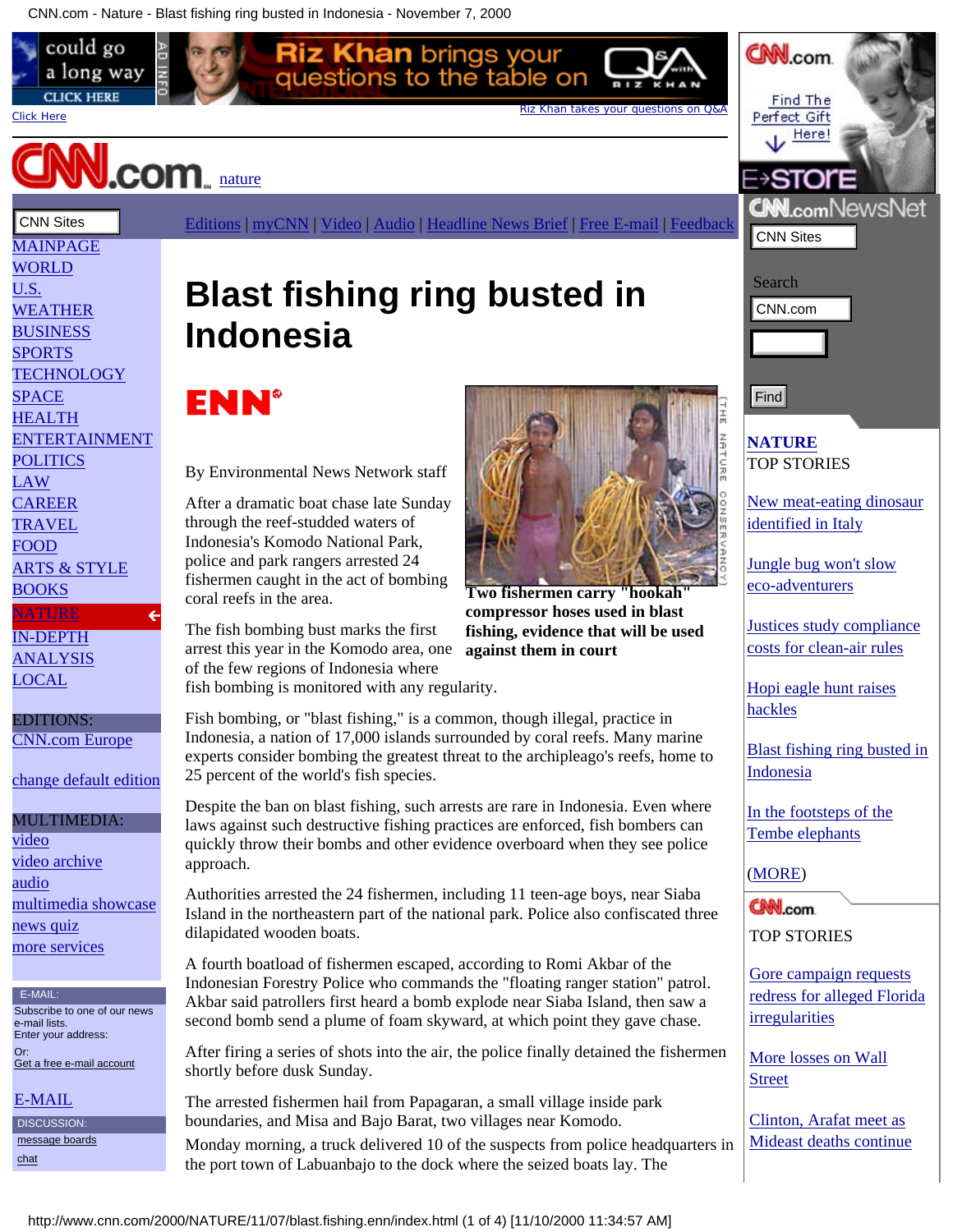CNN.com - Nature - Blast fishing ring busted in Indonesia - November 7, 2000

#### [feedback](http://www.cnn.com/feedback/)



# [more networks](http://www.cnn.com/CNN/)

 [transcripts](http://www.cnn.com/TRANSCRIPTS/)

SITE INFO:

 [help](http://www.cnn.com/feedback/help/)

 [contents](http://www.cnn.com/INDEX/)

 [search](http://www.cnn.com/SEARCH/)

 [ad info](http://www.cnn.com/ads/e.market/)

iobs

#### WEB SERVICES:





**evidence found in fishing boats included several plastic bottles filled with fertilizer and kerosene**

fishermen were publicly shamed as a crowd of locals and idle law enforcement officials looked on.

Stripped to the waist to identify them as prisoners, the fishermen were forced to walk on their haunches, hands behind their heads, while repeating the words "Saya melakukan bom," or "I use bombs." They then hauled evidence from their boats to the truck: three "hookah" air compressors used by the divers who gather dead fish in the wake of each explosion and thousands of limp, broken-boned fish.

Police then escorted the suspects back to the police station, where they remain in custody.

Komodo National Park has better enforcement than most marine parks after its reef patrol program took effect in 1996. Dive operators working in the area and the Nature Conservancy's Indonesia Programme contributed funds to buy a boat to bolster park patrols against fish bombing, cyanide squirting and other destructive fishing practices.

# **Copyright 2000, Environmental News Network, All Rights Reserved**

|                          | Go To                           | reef patrol program took effect in 1996. Dive operators working in the area and                             |                                   |
|--------------------------|---------------------------------|-------------------------------------------------------------------------------------------------------------|-----------------------------------|
|                          | <b>VN NETWORKS:</b>             | the Nature Conservancy's Indonesia Programme contributed funds to buy a boat                                | <b>MARKETS</b>                    |
|                          |                                 | to bolster park patrols against fish bombing, cyanide squirting and other<br>destructive fishing practices. |                                   |
|                          | <b>NNINTERNATIONAL</b>          |                                                                                                             | <b>DJIA</b>                       |
|                          | <b>N</b> I Heacline <b>NEWS</b> | The Nature Conservancy estimates that the patrols - a joint effort between park                             | <b>NAS</b>                        |
|                          | ore networks                    | rangers, police and the Indonesian army - have reduced fish bombing in the park                             | S&P                               |
|                          | <b>inscripts</b>                | by 80 percent. The conservancy and other non-governmental organizations are                                 |                                   |
|                          |                                 | also working to provide economic alternatives to destructive fishing in the                                 | ပ္ပါ                              |
|                          | TE INFO:                        | vicinity of the park.                                                                                       |                                   |
| <u>lp</u>                |                                 | Famous for its dragons, Komodo is also the site of some of Indonesia's - and the                            |                                   |
| ntents<br><u>arch</u>    |                                 | world's - richest marine habitat. The park alone is home to nearly 1,000 species of                         | <b>SPORTS</b>                     |
| l info                   |                                 | fish as well as 250 species of reef-building corals.                                                        |                                   |
| $\overline{\mathbf{25}}$ |                                 | Copyright 2000, Environmental News Network, All Rights Reserved                                             | <b>Kansas</b> oper                |
|                          |                                 |                                                                                                             | season with                       |
|                          | <b>EB SERVICES:</b>             |                                                                                                             | over UCLA                         |
|                          | <b>CNN</b> e-store              | <b>RELATED STORIES:</b>                                                                                     |                                   |
|                          |                                 | Blast fishing competes with reef conference                                                                 | Indians offe                      |
|                          |                                 | October 30, 2000                                                                                            | 7-year, \$119                     |
|                          |                                 | Salmon battered by man and nature                                                                           |                                   |
|                          |                                 | October 27, 2000                                                                                            | <b>Baker</b> wins                 |
|                          | d the Book                      | River ladder aids salmon's uphill battle                                                                    | Manager of                        |
|                          | You Want<br>&NOBLE              | October 27, 2000                                                                                            |                                   |
|                          |                                 | Conservationists fight to corral 'shark rodeos'                                                             | (MORE)                            |
|                          |                                 | September 6, 2000                                                                                           |                                   |
|                          | Keyword                         | GO!                                                                                                         | All Scorel                        |
|                          |                                 | <b>RELATED ENN STORIES:</b>                                                                                 |                                   |
|                          |                                 | Blast fishing competes with reef conference                                                                 | <b>WEATHER</b>                    |
|                          |                                 | Coral reefs will be gone in 20 years, scientists say                                                        |                                   |
|                          |                                 | Coral reef species forced to go with the flow                                                               | Enter your I                      |
|                          |                                 | Deep-sea corals: out of sight but in harm's way                                                             | go                                |
|                          |                                 | The Worldwatch Report: Coral death -- Disaster in the making                                                | $\overline{\text{Click}}$ here fo |
|                          |                                 | <b>RELATED SITES:</b>                                                                                       | or world citi                     |
|                          |                                 | <b>Komodo National Park</b>                                                                                 |                                   |
|                          |                                 | <b>Nature Conservancy's Indonesia Programme</b>                                                             |                                   |
|                          |                                 | <b>Terrible Tackle</b>                                                                                      |                                   |
|                          |                                 | <b>Coral Reef Alliance</b>                                                                                  |                                   |
|                          |                                 |                                                                                                             |                                   |
|                          |                                 |                                                                                                             |                                   |
|                          |                                 | http://www.cnn.com/2000/NATURE/11/07/blast.fishing.enn/index.html (2 of 4) [11/10/2000 11:34:57 AM]         |                                   |

## RELATED ENN STORIES:

# RELATED SITES:

[Darryl Strawberry](http://www.cnn.com/cnnsi/baseball/mlb/news/2000/11/09/strawberry_ap/) [sentenced to 30 days in](http://www.cnn.com/cnnsi/baseball/mlb/news/2000/11/09/strawberry_ap/) [jail](http://www.cnn.com/cnnsi/baseball/mlb/news/2000/11/09/strawberry_ap/) [\(MORE](http://www.cnn.com/)) ONNFr [BUSINESS](http://www.cnn.com/cnnfn/) [Wall Street swayed by vote](http://www.cnn.com/cnnfn/2000/11/09/markets/markets_newyork/) [Dell makes 3Q mark](http://www.cnn.com/cnnfn/2000/11/09/technology/earns_dell/) [The \\$1.7 trillion dot.com](http://www.cnn.com/cnnfn/2000/11/09/technology/overview/) [lesson](http://www.cnn.com/cnnfn/2000/11/09/technology/overview/) [\(MORE\)](http://www.cnn.com/cnnfn/) MARKETS 4:30pm ET, 11/9  $DJIA$  + 72.80 10834.20  $NAS$   $\leftrightarrow$  31.35 3200.35  $S\&P$  + 9.14 1400.14 SPORTS [Kansas opens college](http://www.cnn.com/cnnsi/basketball/college/news/2000/11/09/kansas_ucla_ap) [season with 99-98 victory](http://www.cnn.com/cnnsi/basketball/college/news/2000/11/09/kansas_ucla_ap) over UCLA [Indians offer Ramirez](http://www.cnn.com/cnnsi/baseball/mlb/news/2000/11/09/indians_ramirez_ap) [7-year, \\$119 million deal](http://www.cnn.com/cnnsi/baseball/mlb/news/2000/11/09/indians_ramirez_ap) [Baker wins record third NL](http://www.cnn.com/cnnsi/baseball/mlb/news/2000/11/09/nl_manager_ap) [Manager of the Year](http://www.cnn.com/cnnsi/baseball/mlb/news/2000/11/09/nl_manager_ap) (MORE) [All Scoreboards](http://www.cnn.com/cnnsi/scoreboards/)

WEATHER

Enter your U.S. Zip:

[Click here for U.S. States](http://www.cnn.com/WEATHER/browse.html) [or world cities](http://www.cnn.com/WEATHER/browse.html)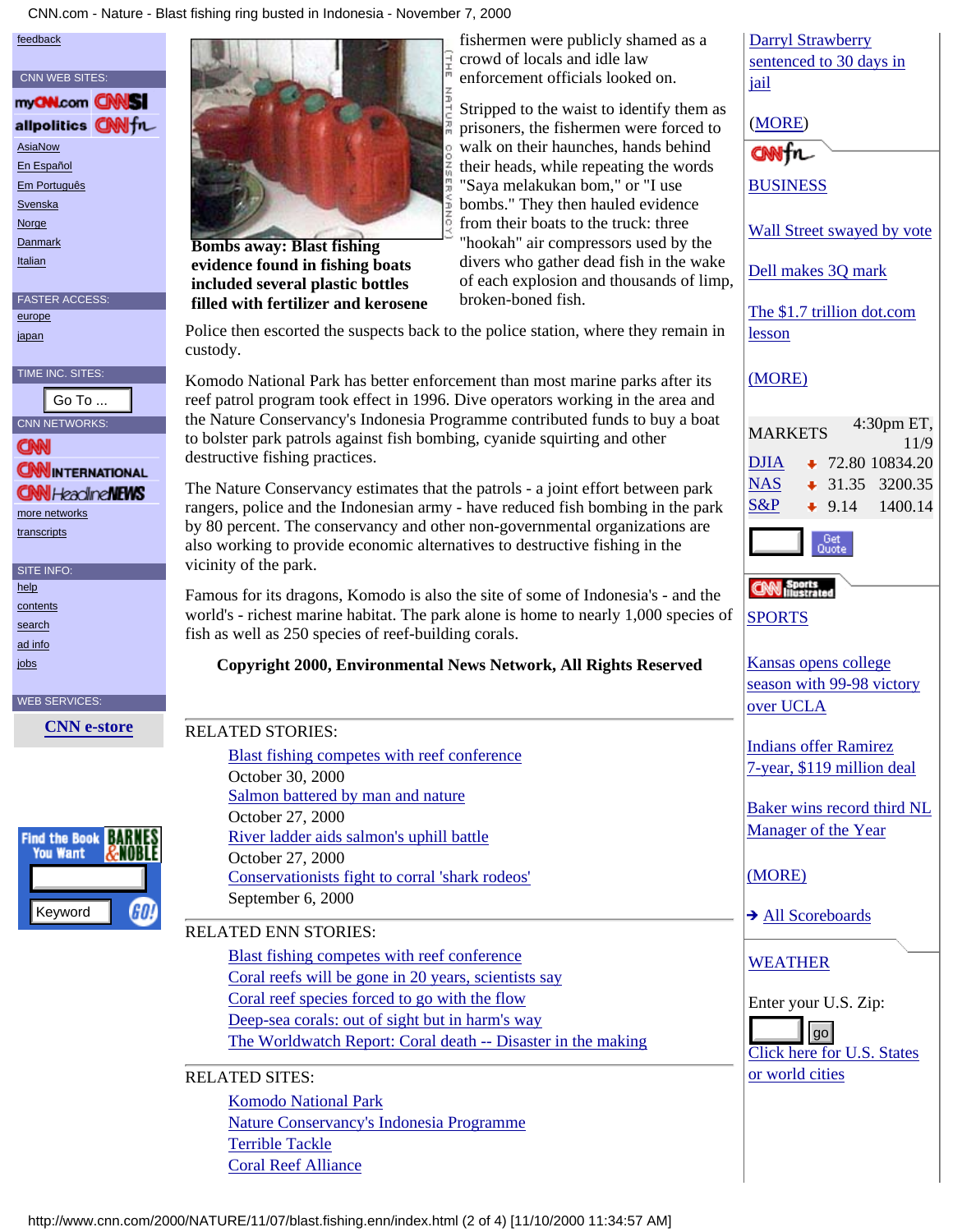| External sites are not endorsed by CNN Interactive. | Cole attack was terrorists'                                             |
|-----------------------------------------------------|-------------------------------------------------------------------------|
| Search<br>CNN.com                                   | second try, U.S. officials<br>Find<br>say                               |
|                                                     | <u>U.S.</u>                                                             |
|                                                     | Cole attack was terrorists'<br>second try, U.S. officials<br>say        |
|                                                     | <b>POLITICS</b>                                                         |
|                                                     | Florida recount could<br>stretch into next week                         |
|                                                     | <b>LAW</b>                                                              |
|                                                     | Florida law provides<br>variety of cures for<br>problem elections       |
|                                                     | <b>TECHNOLOGY</b>                                                       |
|                                                     | Florida voters cast critical<br><b>ballots</b> online                   |
|                                                     | <b>ENTERTAINMENT</b>                                                    |
|                                                     | Review: 'Little Nicky'<br>another hellish offering<br>from Adam Sandler |
|                                                     | <b>HEALTH</b>                                                           |
|                                                     | New cancer drug appears<br>safe and promising                           |
|                                                     | <b>TRAVEL</b>                                                           |
|                                                     | Disneyland raising<br>admission prices                                  |
|                                                     |                                                                         |
|                                                     |                                                                         |
|                                                     |                                                                         |